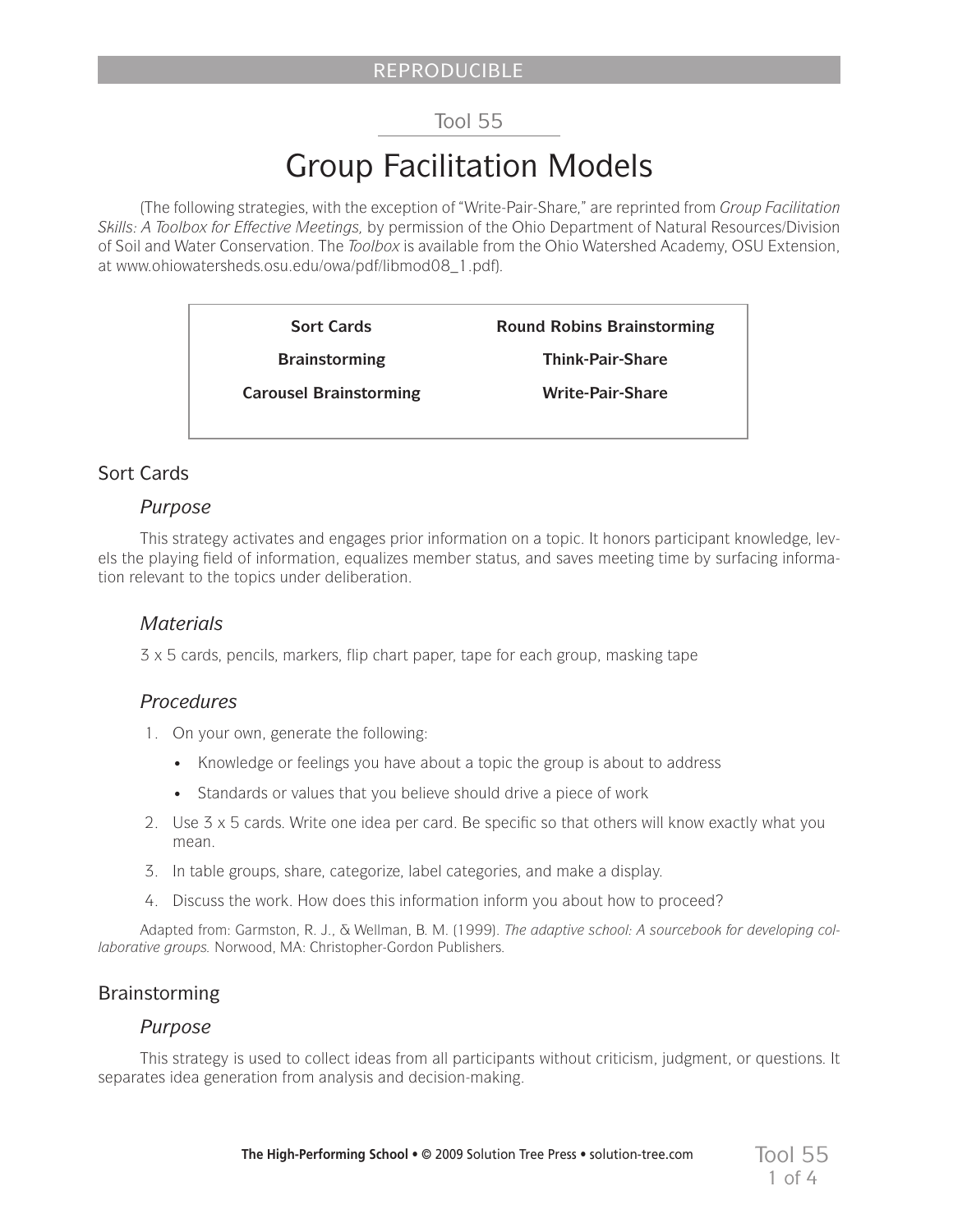# REPRODUCIBLE

# *Materials*

Paper, pencils, big and bold colored markers, flip chart, post-it notes

# *Procedures*

- 1. Name the topic, time frame, or goal (e.g., 5 minutes or until the group gets 20 ideas).
- 2. Remind the group that the goal in brainstorming is quantity, not quality. Encourage all ideas, even if silly or wild.
- 3. Remind group of brainstorming guidelines—hot ideas only, no questions or disagreements, tagons are fine. Opportunity for clarification and advocacy will follow.
- 4. Check for understanding of the topic which is the focus of the brainstorming and the process itself. Allow 1–2 minutes for each participant to silently reflect.
- 5. Begin brainstorming. Record all items on flip chart (write big, alternate colors).

# *After Brainstorming*

A group can get overwhelmed by the number of ideas generated in a brainstorming session.

Here are several things a group can do after a brainstorm:

- • Create categories.
- Sort data into predefined categories.
- • Sort the items by *necessary* and *nice* or *what we can control* and *what we cannot*.
- Reflect on the list as a whole.
- Discuss what to do now

Adapted from: Garmston, R. J., & Wellman, B. M. (1999). *The adaptive school: A sourcebook for developing collaborative groups.* Norwood, MA: Christopher-Gordon Publishers.

# Carousel Brainstorming

# *Purpose*

[Carousels are] used to generate a large number of ideas, alternatives, or responses. This physically active exercise is especially good for times when participants' energy level is low.

# *Materials*

Paper, pencils, big and bold colored markers, flip chart, post-it notes

# *Procedures*

- 1. Write a series of topics or questions related to the issue being explored on the top of separate sheets of newsprint.
- 2. Post the newsprint on the walls, five to seven feet apart.
- 3. Divide participants into groups (four or five members are best) and ask each group to stand at a sheet of newsprint. Explain that each group will remain together throughout the exercise.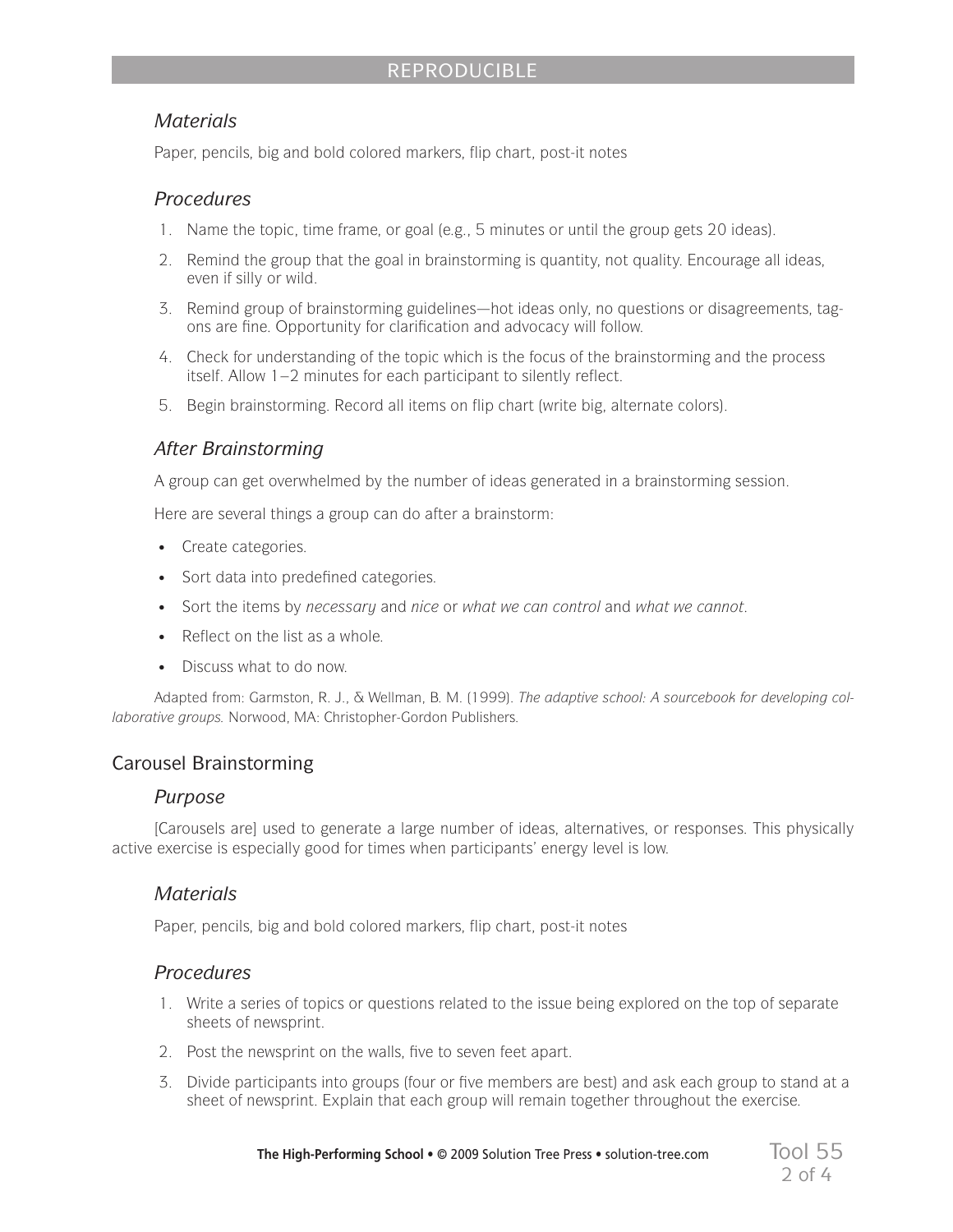- 4. Have each group choose a recorder while the remaining members brainstorm ideas on the topic for two minutes. The recorder writes the generated ideas on the newsprint.
- 5. At the end of two minutes, signal the groups to move one sheet to the right to the next sheet of newsprint. Groups read what is already written, brainstorm, and record their ideas at this new sheet for two minutes. Movement continues until all groups in the room have brainstormed on all the sheets of newsprint. Each group adds to the ideas of the group before them.
- 6. At the end of the exercise, participants do a "gallery tour" to circulate and read what other groups have generated for each piece of newsprint in the room.

Adapted from: Ohio Office of Quality Services. (1995). *QStP Tool Kit For Quality.* Columbus, OH: Author.

# Round Robins Brainstorming

#### *Procedures*

- 1. The leader or scribe asks each member, in turn, for an idea.
- 2. Members may pass on any round.
- 3. The session continues until all members have passed during the round.
- 4. Ideas are recorded as in basic brainstorming.

Adapted from: Ohio Office of Quality Services. (1995). *QStP Tool Kit For Quality.* Columbus, OH: Author.

# Think-Pair-Share

#### *Purpose*

This strategy is used to instantly engage participants in a topic. It provides participants with the opportunity to think about a question or issue and generate a verbal response. It also places a value on individuals' prior knowledge and beliefs, yet allows for ideas to be extended by listening to the views of others.

# *Procedures*

- 1. Pose a question to participants.
- 2. Give everyone 1–2 minutes to think about their response.
- 3. Instruct participants to pair with 1–4 neighbors to discuss their responses. If you are looking at a relatively simple idea or concept, have them share for 2–3 minutes. For complex and/or controversial topics or tasks, have them share for 20–30 minutes.
- 4. Invite participants to share their "big ideas" with the large group.

# Write-Pair-Share

#### *Purpose*

This strategy acknowledges participants who may be less verbal in a group. It provides participants with the opportunity to think about a question or issue and generate an individual written response. It also places a value on individuals' prior knowledge and beliefs, yet allows for ideas to be extended by listening to the views of others.